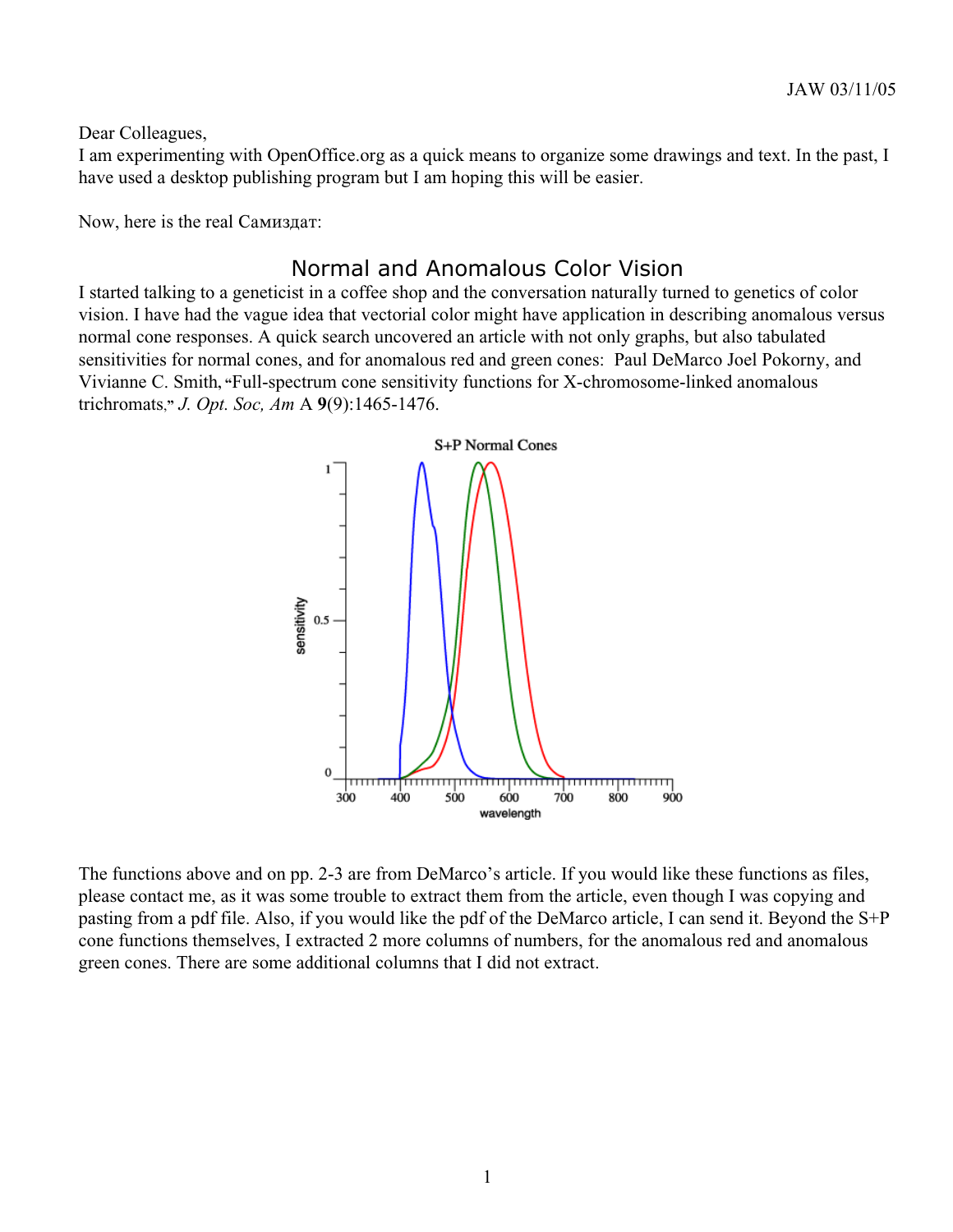

These next graphics are self-explanatory. Various pairings can be of interest. You want to know how much the anomalous red pigment differs from normal red, but in life the red-anomalous person will have the anomalous red pigment in combination with normal green. (Presumably, as far as I know.) Thus, the pairings of anomalous red with normal green, and normal red with anomalous green, are the working combinations.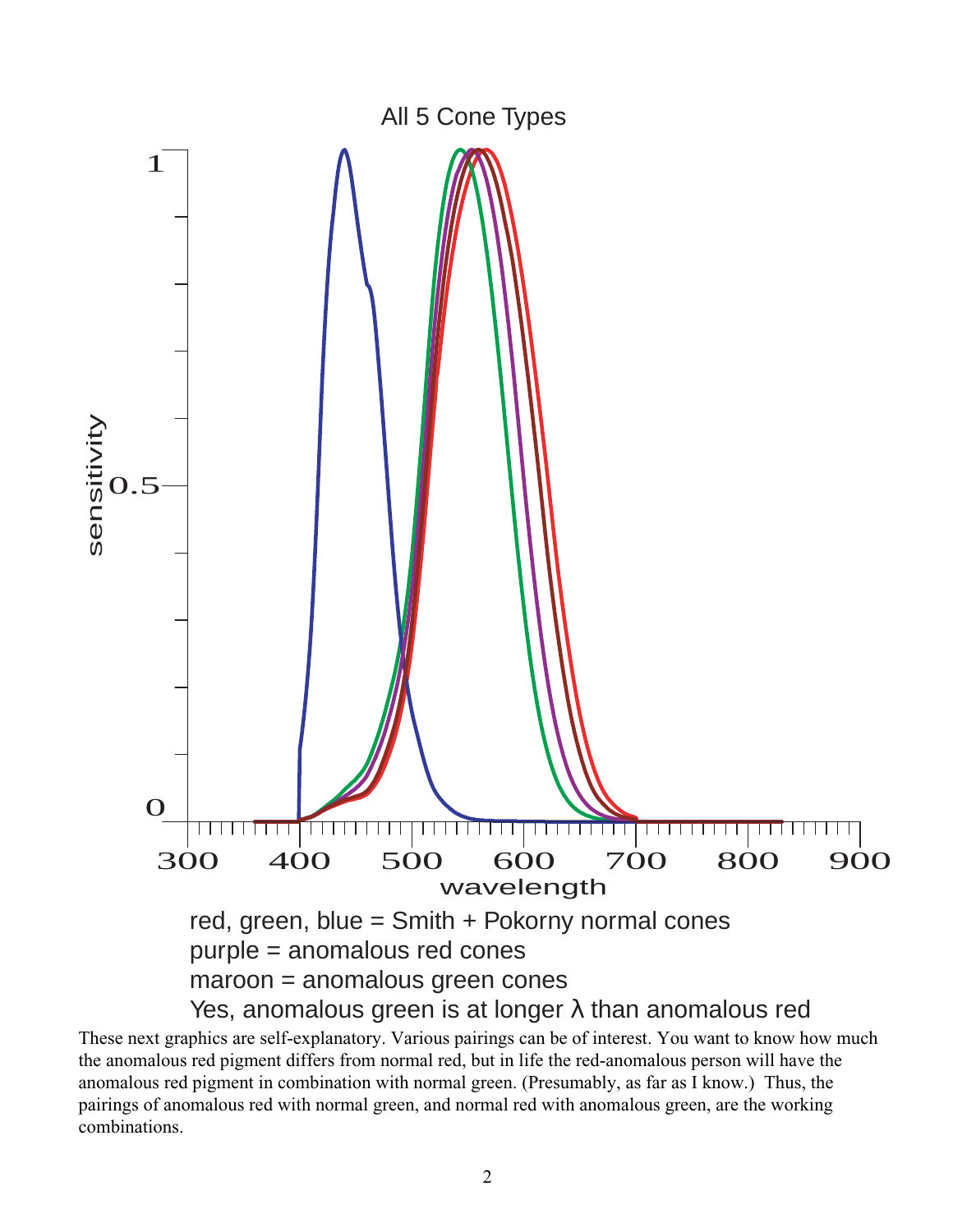

So far, these are preliminaries. Now suppose we take a normal person's cones, orthonormalize the functions and make a parametric plot. That would be the Locus of Unit Monochromats, except for any discrepancybetween the  $2^{\circ}$  observer and the Smith & Pokorny cones. Then if we calculate a Locus of Unit Monochromats for an anomalous observer, would it differ in a revealing and helpful way? Any insight that we gain may also apply to such topics as variations in normal color vision, or camera sensitivity functions.

Because 3D plots are hard to work with, parametric plots will be in 2 dimensions. Let's see what happens.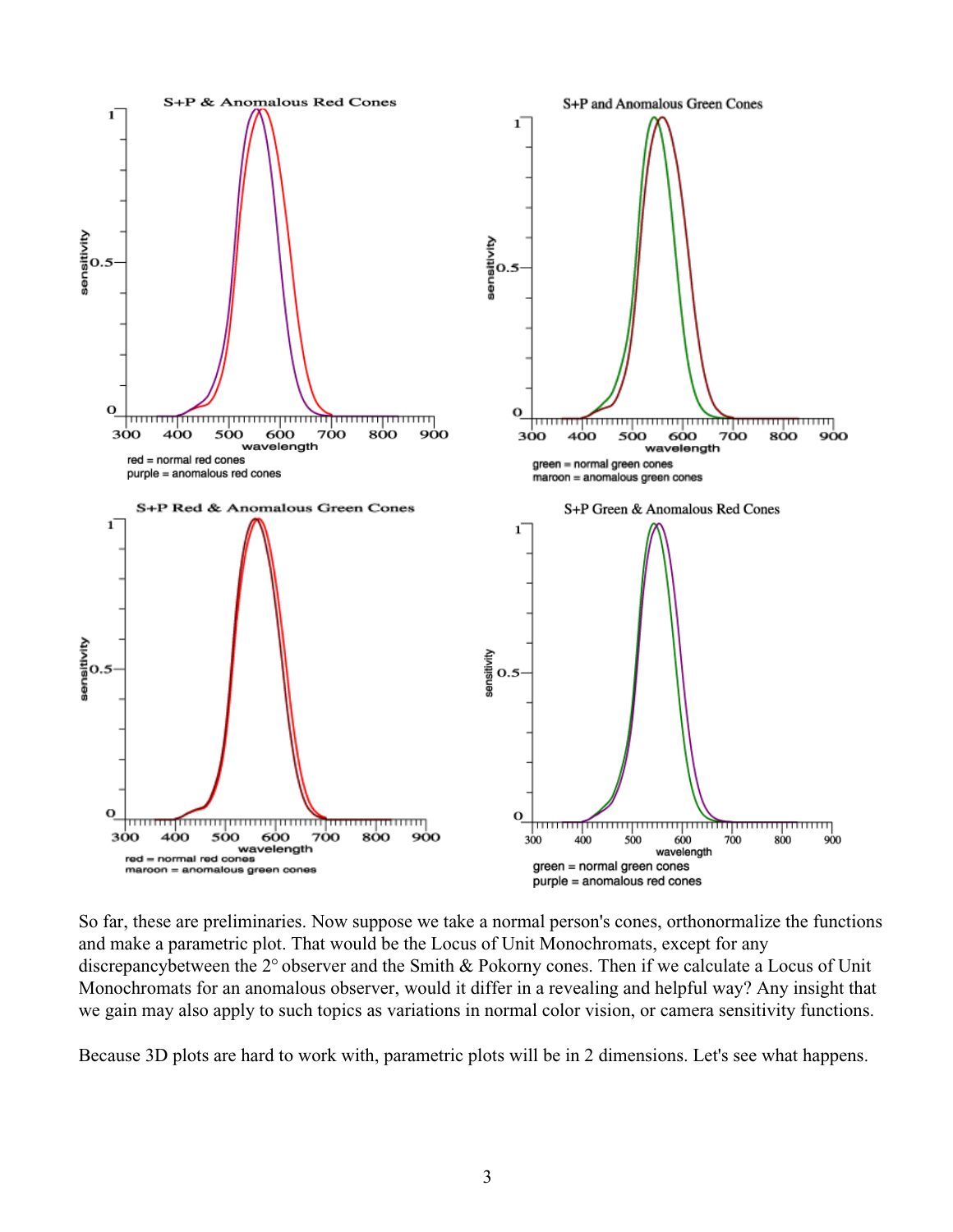Here is a 2D locus of unit monochromats for red and green cones:

Fri 2005 Mar 11, 18:07:59



Here is a similar locus when anomalous green pigment is substituted for normal green pigment:<br> $Fri\ 2005 \text{ Mar } 11, 19:04:43$ 



They're a little different, but it's hard to name the striking distinction. We may as well look at normal green with anomalous red: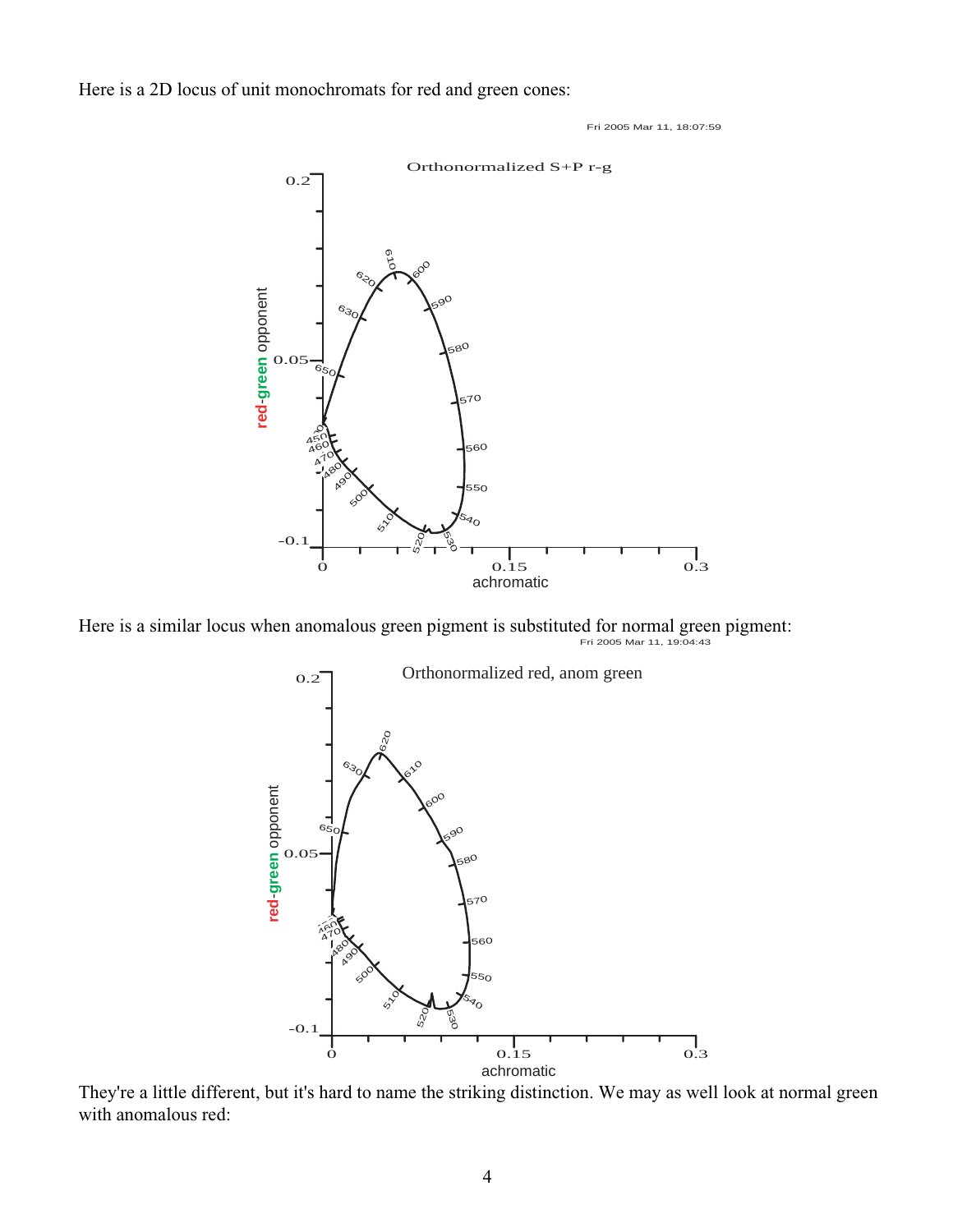

Again, there may be some interesting bit of information. If we want to identify a critical difference between the normal and the anomalous observer, or between the 2 anomalous types, these graphics could be a starting point.

How did I choose the achromatic dimension, starting only with 2 cone sensitivities? It's pretty darned simple. I make a 2-column matrix such as  $A = [S+P \text{ red}, A \text{nomalous green}]$ . Then compute "matrix  $R$ :"

## ${\bf R} = {\bf A}({\bf A}^{\rm T}{\bf A})^{\rm -1}{\bf A}^{\rm T}$ ,

as every schoolgirl knows. Then take old-fashioned y-bar for the 2<sup>o</sup> observer and compute the matrix product **R\***(y-bar), that's the achromatic function for this green-anomalous observer. Of course, Smith and Pokorny would sniff at this, they can find the subject's y-bar by flicker photometry, for example. They are right, but I don't mean the directions to have much significance. Anyway, even Smith and Pokorny might want to express their y-bar as a linear combination of red and green cones. My goal is to focus on the neglected analysis of the transduction stage itself. The shape of the locus is invariant; we should try to make inferences from the locus shape, not its exact orientation.

So, the most obvious issue might be the loss of signal strength in the opponent channel for the anomalous observers, but that is **not** captured in the locus of unit monochromats. It is undone by the normalization step in the Gram-Schmidt process. The loss of signal is better portrayed in graphs that I think of as Cornsweet plots. In Cornsweet's book, he doesn't mention Gram-Schmidt, but he plots one cone stimulus against another. This next graph is a Cornsweet-type plot for the normal S+P cones.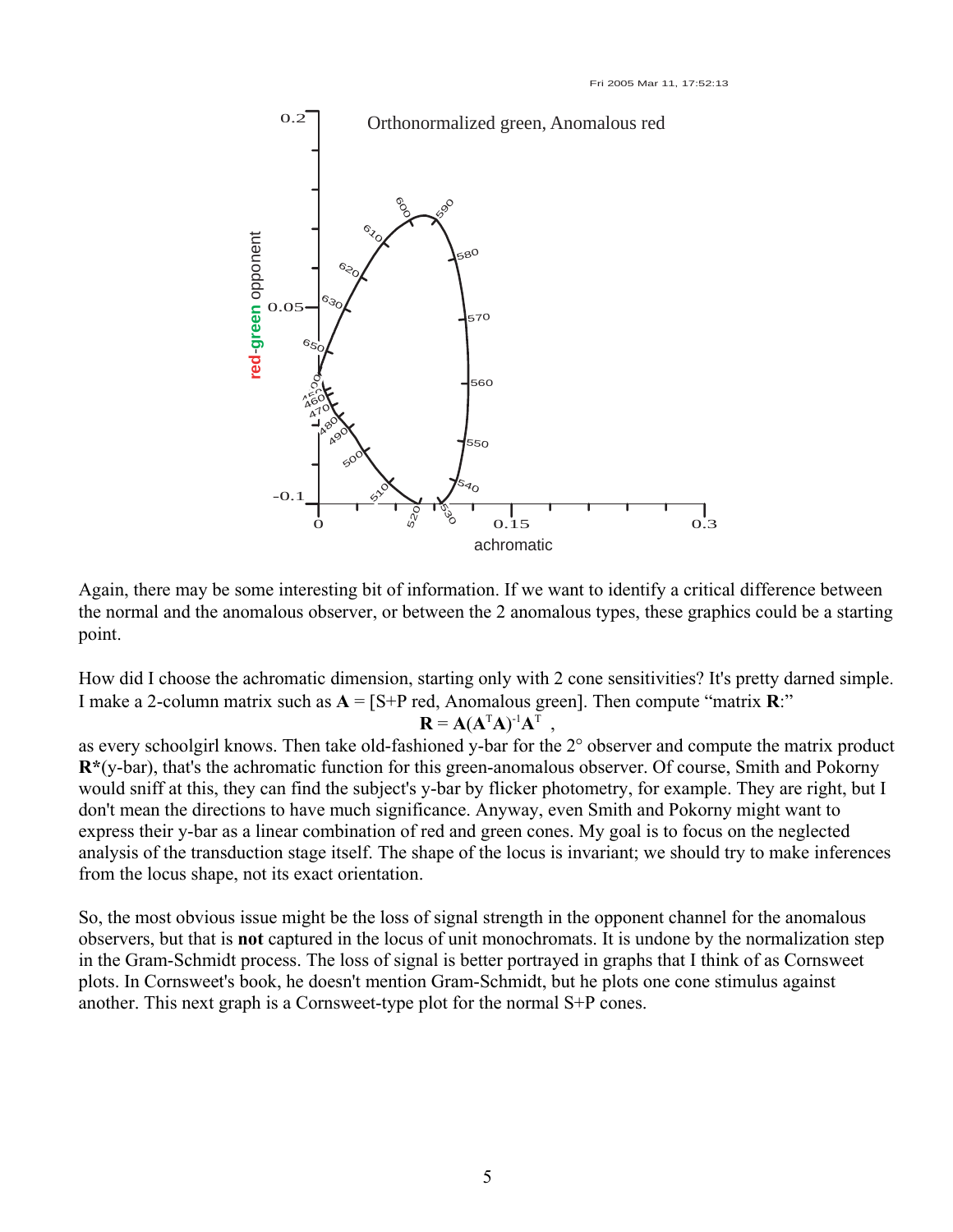Thu 2005 Mar 10, 19:49:51



Next is anomalous red stimulus versus the same normal green. Now the smaller area makes it clear that the 2 cone stimuli are more correlated. The opponent signal must be weaker. But what does that mean?

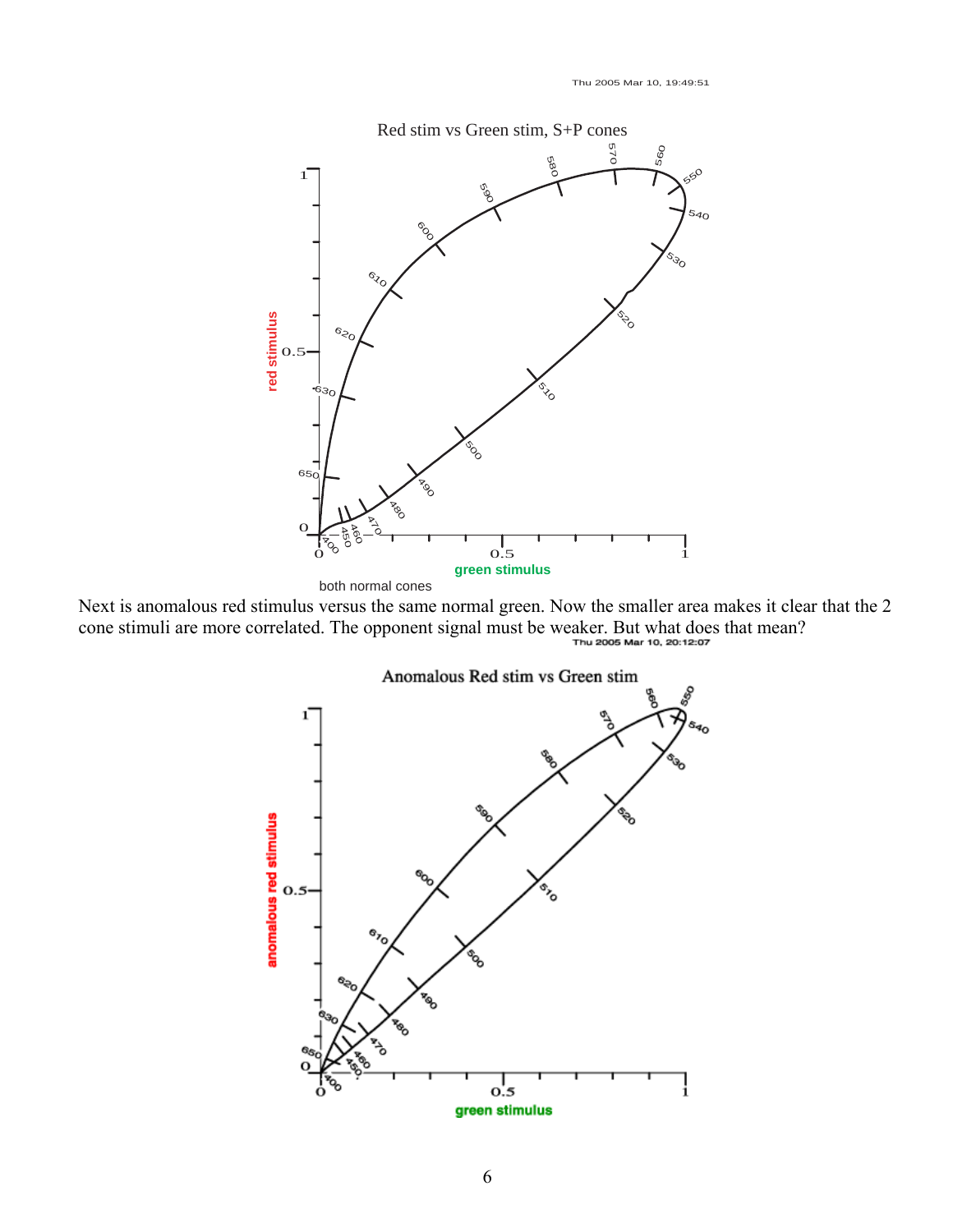Here is the Cornsweet-type plot for the green anomalous observer. Lacking further information about cone populations or whatever, we can say that the green anomalous fellow has worse signal-to-noise than



the red anomalous person. That is, the area is smaller. DeMarco et al. adjust each cone sensitivity to peak at 1.0. Therefore in these last 3 plots, I have not calculated anything, I just imitated Cornsweet by plotting the one function against the other.

**Question:** Is there a simple way to express the signal/noise issues for these systems? It seems to me that there would be a dark current and then shot noise for each receptor would relate to the quantum catch. For a "unit monochromat," a narrow-band light at unit power, the quantum catch would be proportional to sensitivity/wavelength. Etc, etc, but I don't what's been said before or who said it. What do you think?

What I'm thinking is, if the orthonormalized basis functions lose the signal-to-noise information then it would be appropriate to explain or cite something about signal-to-noise as a separate issue. The orthonormal basis (or matrix **R**) embodies the *shapes* of the cone sensitivities and nothing else. A person could say this and then add emphasis by referring to the Cornsweet plots and/or simple signal/noise formulas. Guth gave his opponent functions in such a way that blue has low amplitude, something that always bothered me because the shape of the functions may be more important than the amplitude issue that he had in mind when he did that. I'm not criticizing Guth, but I'm saying that this is one of those issues that remained murky in the 20th century. Jozef Cohen showed the importance of shape in itself, then amplitude is a separate issue. Color anomalous observers stimulate us to think about signal/noise.

The next graphic gets at the issue of prime colors. The abscissa is labeled Distim Radius, by which I mean radius in orthonormalized distimulus space, since only red and green cones are being considered. This value is also the square root of the diagonal of Matrix R, since that is one way to calculate that radius. After the graphic are some raw results from my program. I asked it to look for the local minima and maxima. You can see here why I like very smooth "cones" computed from the 2 $\degree$  observer. They give fewer false mins and maxs under a simple search algorithm.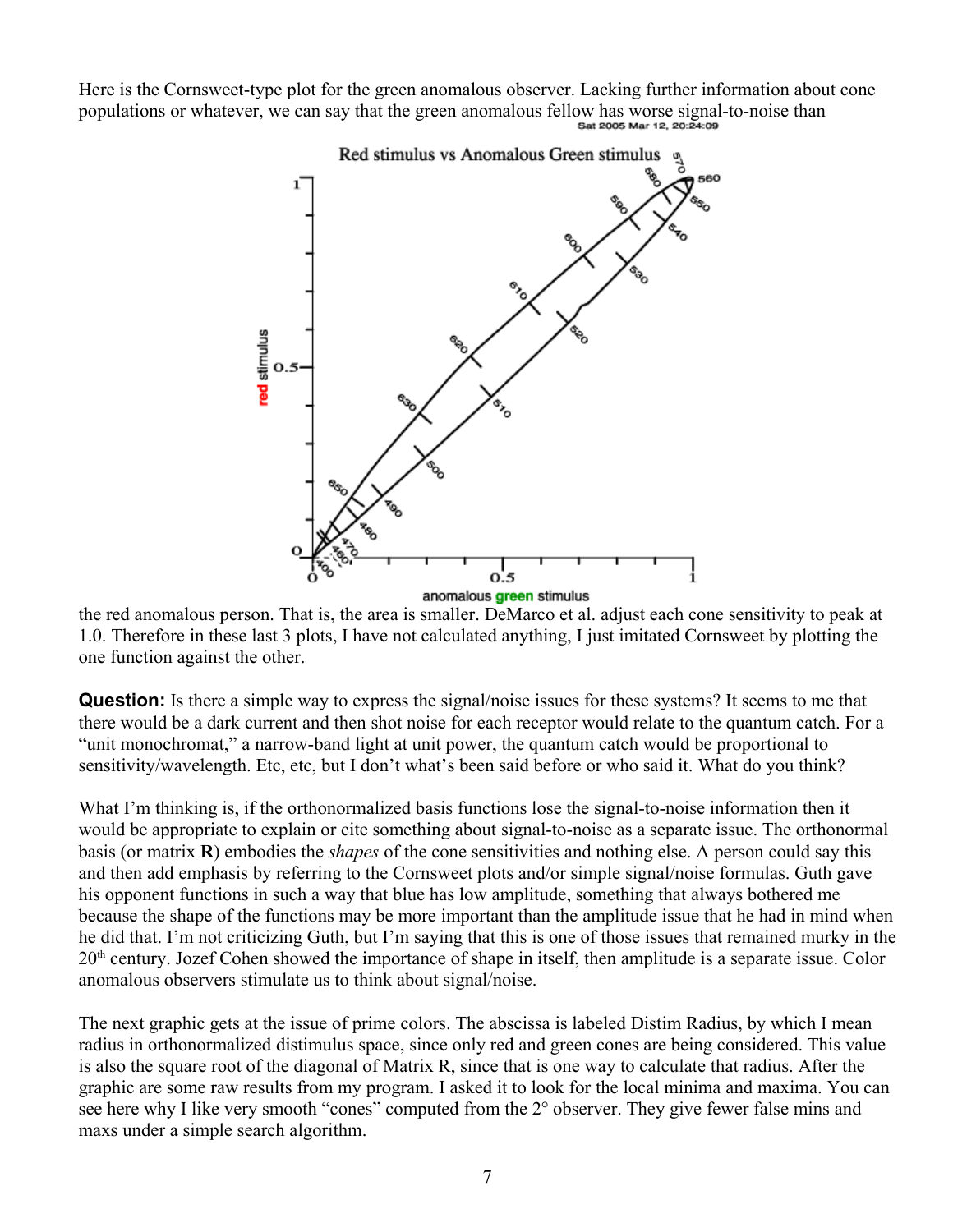

Again, the graphic above compares normal to green anomalous observer. Now we can look at the similar information for normal compared to red anomalous. The normal peaks should be the same.